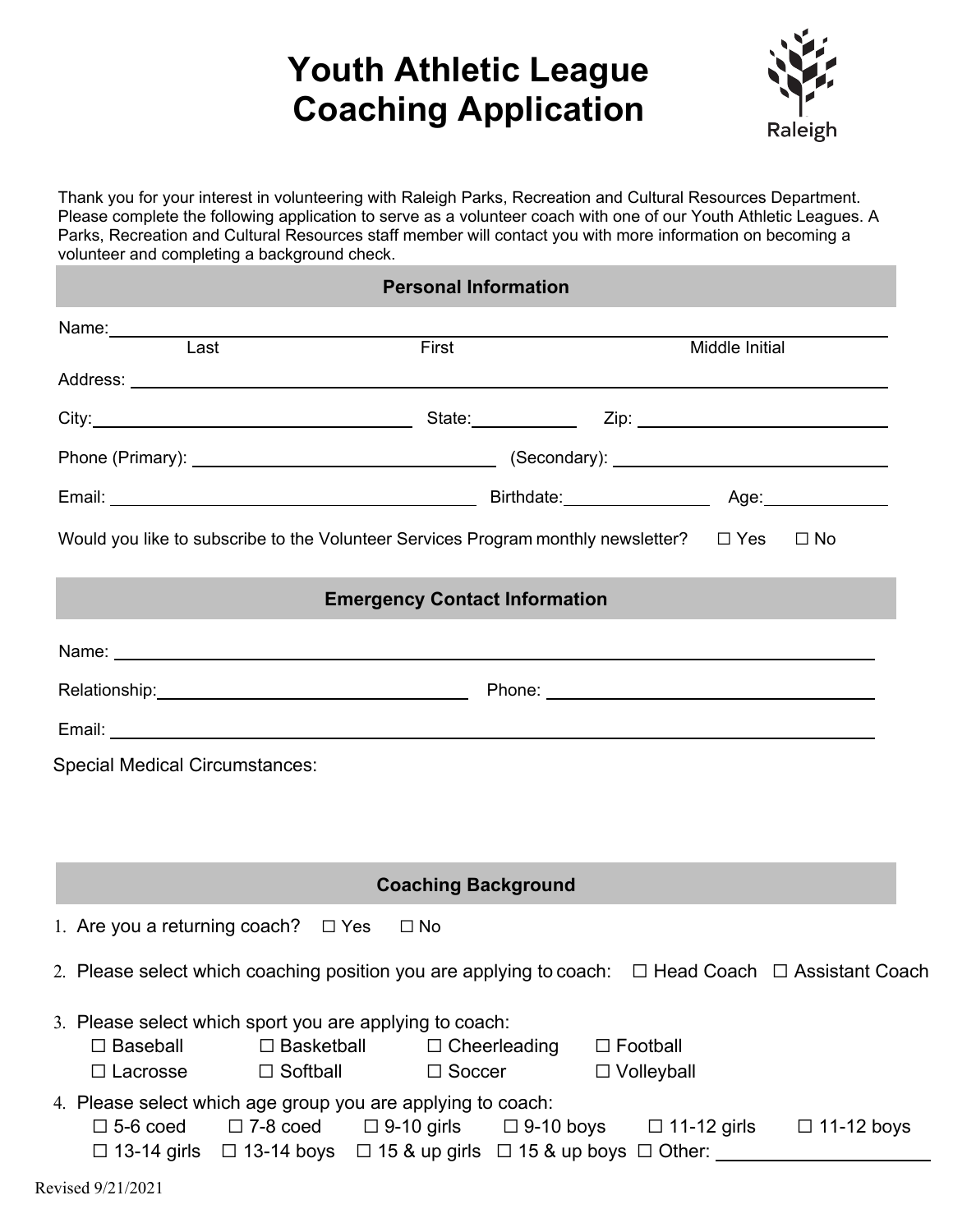| 5. Please select which District you would like to coach:<br>$\Box$ District 2<br>$\Box$ District 3<br>$\Box$ District 1<br>$\Box$ Citywide<br>$\Box$ District 4<br>$\Box$ Any                         |  |  |  |  |  |
|-------------------------------------------------------------------------------------------------------------------------------------------------------------------------------------------------------|--|--|--|--|--|
| 6. Do you currently have youth participating in the athletic program? $\Box$ Yes<br>$\square$ No<br>If so, what is the player's name and which league do they participate in?                         |  |  |  |  |  |
| 7. Why would you like to coach?                                                                                                                                                                       |  |  |  |  |  |
| 8. What is your coaching experience?                                                                                                                                                                  |  |  |  |  |  |
| 9. Have you attended the National Alliance of Youth Sports (NAYS) training? $\square$ Yes<br>$\Box$ No<br>If yes, please list approximate date of training: ______________________________            |  |  |  |  |  |
| 10. Select your personal playing experience: $\Box$ Recreational<br>$\Box$ High School<br>$\Box$ College<br>⊔<br>Professional                                                                         |  |  |  |  |  |
| 11. Do you currently coach or will you coach a private league or competitive travel team<br>during the same season for which you are applying to coach with Raleigh PRCR?<br>⊔<br>$\square$ No<br>Yes |  |  |  |  |  |
| If yes, will this commitment allow you to give full participation and attention to coaching a Raleigh<br>Parks, Recreation and Cultural Resource's team? Please explain your response.                |  |  |  |  |  |

12. What is your general coaching philosophy for coaching a recreational youth team?

13. Describe your coaching objectives for the season.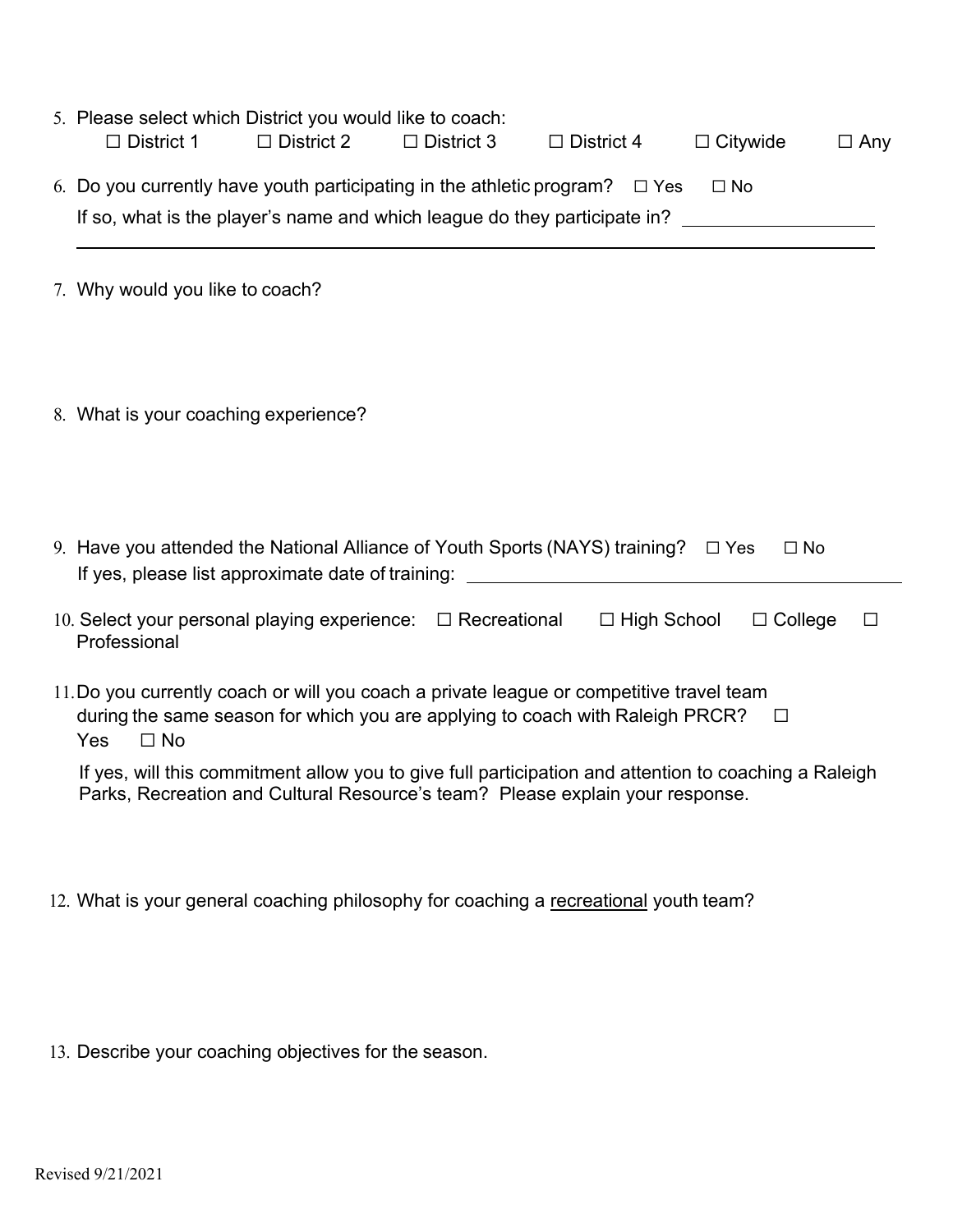#### **Coach's Agreement**

THIS AGREEMENT, made this day of the state of the state of the state of  $\sim$  , by and between the City of Raleigh Parks, Recreation & Cultural Resources Department and the Citizen Volunteer,

## **WITNESSETH**

WHEREAS, the city of Raleigh Parks, Recreation & Cultural Resources Department encourages public participation and support in coaching youth athletic leagues; and

.

WHEREAS, the Citizen Volunteer has through past action and/or expressed interest to assist the City of Raleigh Parks, Recreation & Cultural Resources Department with coaching youth athletic leagues; and

WHEREAS, both the Citizen Volunteer and the Department desire to establish a mutually beneficial relationship, hereby enter into an agreement regarding their respective responsibilities for coaching a youth athletic team:

### **(Please initial each statement indicating that you are responsible for the following)**

I agree that if I am selected to coach a team:

- I will attend all coaches meetings or send a representative.
- I will read, understand and abide by all league rules and the Raleigh Parks, Recreation and Cultural Resources Department's Youth Athletic Philosophy, Code of Conduct and Volunteer Services Program Policy.
- I will be responsible for the return of all equipment and coaches badges.
- I will be responsible for my team's and coach's conduct on the field/court.
	- I will be responsible for my teams' parents conduct during a game.
	- I will set a good example for the players and parents on my team.

# **Confidentiality Agreement**

I understand that associated with my volunteer coaching responsibilities with the Raleigh Parks, Recreation and Cultural Resources Department, I may gain access to certain personal and confidential information regarding participants that I may work with. I agree to hold all information I may have access to confidential and will not discuss or share any information to unauthorized parties. I also agree to provide only information relevant to the specific service requested.

I understand that I am not authorized to take photographs/video of participants and/or staff without prior approval from my League Manager, for the sole use of the Raleigh Parks, Recreation and Cultural Resources Department. I understand that if authorized to take photographs/video, I may not share or post the pictures or information regarding any participant and/or staff.

By signing below, I acknowledge that I understand that sharing confidential information to unauthorized parties may subject me to disciplinary action up to suspension and/or dismissal from my volunteer coaching position with Raleigh Parks, Recreation and Cultural Resources.

Applicants Signature: Date: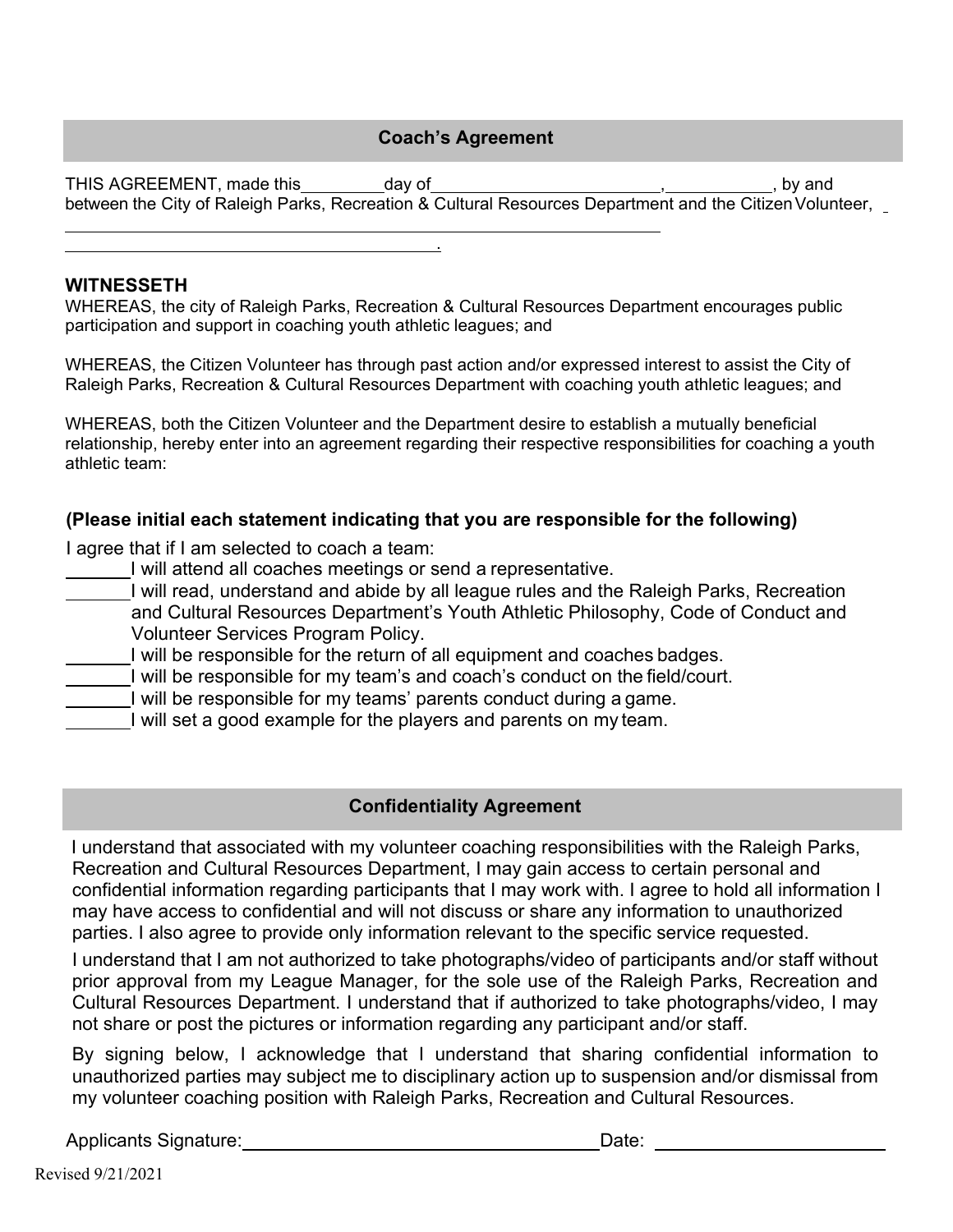#### **COVID-19 Risks; Release and Indemnity Agreement**

COVID-19 is a highly contagious and novel viral agent. Its transmission vectors are imperfectly understood, and it may be possible to transmit or become infected by COVID-19 despite strict adherence to guidelines prescribed by the Centers for Disease Control (CDC) and other federal, state, and local health agencies. While PRCR Department staff will make reasonable efforts to adhere to the above-stated guidelines, users of PRCR programs and facilities may be exposed to increased risk of transmission or infection of COVID-19 through various actions or interventions, including but not limited to contact with or proximity to one or more of the following: other coaches or athletes, staff members, or administrators; the personal belongings of other coaches, athletes, staff members, or administrators; programming and activity materials including, but not limited to, workout equipment, recreational equipment, etc.; and City fixtures and furnishings, including door knobs, chairs, tables, plumbing apparatus, light switches, etc.

WHEREAS, the undersigned has requested to assist with coaching an athletic league at a facility within the City of Raleigh, North Carolina; and

WHEREAS, the undersigned agrees to do so at his or her own risk and recognizing the possible and inherent danger to his or her person or property resulting therefrom. These risks include but are not limited to: equipment problems or failures; contact with and actions of other fitness room users, participants, spectators, and volunteers; slips/trips/falls; musculoskeletal injuries; exposure to and illness from infectious diseases, and any and all risks described in the preceding section; and

WHEREAS, the City of Raleigh does not wish to be liable for any damages arising from personal injury, death, illness, or property damage sustained thereby;

NOW, THEREFORE, In consideration of mutual promises and other good and valuable consideration, the undersigned does hereby for himself / herself and their personal representatives:

- A. Acknowledge that he/she has been given reasonable notice of the actions taken by the City of Raleigh for the purpose of reducing the risk of transmission of COVID-19 to individuals present on the premises, and agree that the City of Raleigh's actions have been reasonable
- B. Assume full responsibility for any personal injury or any damage to his or her property, which may occur, directly or indirectly, in the course of coaching or assisting with athletic league programs.
- C. Fully and forever release, and discharge the City of Raleigh, its agents and employees, from any and all claims, demands, rights of action or cause of action, present or future, whether the same be known, anticipated or unanticipated, resulting from or arising out of the above-described activity.
- D. Agree that it is the intent of the undersigned that this Release and Indemnity Agreement shall be in force and effect any time after the execution hereof.

As of September 17, 2021, all Raleigh Parks volunteers that will be working indoors will be required to be fully vaccinated. I understand this requirement and will be required to show proof of full vaccination.

Volunteer Initials:

Staff signature:

*\*\*By signing you certify that you have verified the volunteer's vaccination status.\*\**

Raleigh Parks COVID-19 information: <https://raleighnc.gov/parks-covid-19#paragraph--335106>